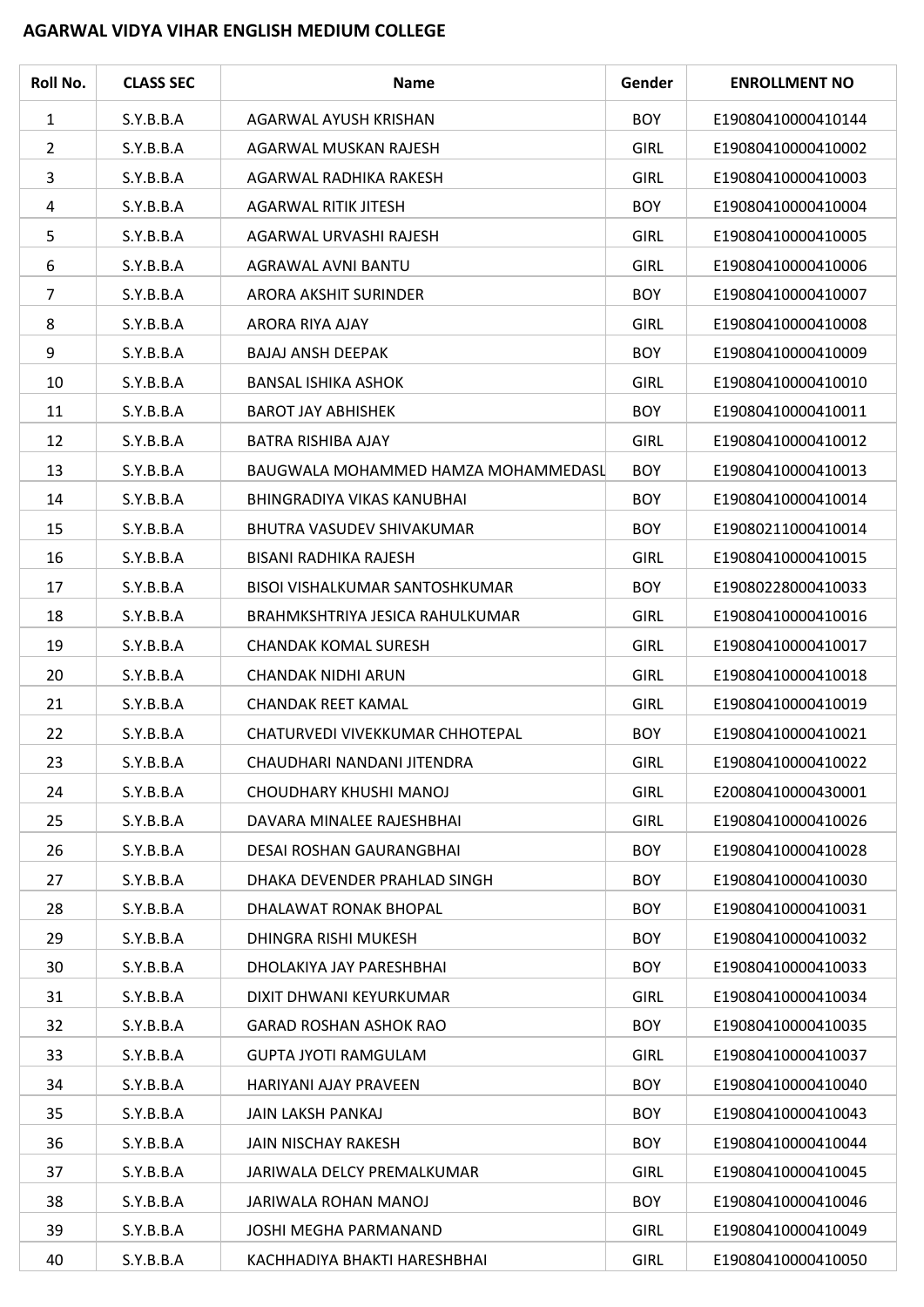| Roll No. | <b>CLASS SEC</b> | <b>Name</b>                       | Gender      | <b>ENROLLMENT NO</b> |
|----------|------------------|-----------------------------------|-------------|----------------------|
| 41       | S.Y.B.B.A        | KACHWALA RUQAIYA ZOEB             | <b>GIRL</b> | E19080410000410052   |
| 42       | S.Y.B.B.A        | KALTHIYA HARSHKUMAR GHANSHYAMBHAI | <b>BOY</b>  | E19080410000410054   |
| 43       | S.Y.B.B.A        | KANODIA KRITIKA MANOJ             | <b>GIRL</b> | E19080410000410055   |
| 44       | S.Y.B.B.A        | <b>KARTHIKA A</b>                 | <b>GIRL</b> | E19080410000410001   |
| 45       | S.Y.B.B.A        | KHUBCHANDANI FALAK NARENDRA       | <b>BOY</b>  | E19080410000410057   |
| 46       | S.Y.B.B.A        | KHURANA SAMARTH AVTAR             | <b>BOY</b>  | E19080410000410058   |
| 47       | S.Y.B.B.A        | KOTHARI JENSI KAMLESH             | <b>GIRL</b> | E19080410000410061   |
| 48       | S.Y.B.B.A        | KOTHWALA HETVI CHANDRESHKUMAR     | <b>GIRL</b> | E19080410000410062   |
| 49       | S.Y.B.B.A        | KUKREJA HARSH BHAGWANDAS          | <b>BOY</b>  | E19080410000410063   |
| 50       | S.Y.B.B.A        | LASHKARI DEVITA DURGESH           | <b>GIRL</b> | E19080410000410064   |
| 51       | S.Y.B.B.A        | <b>LUNKAR SRUTI RAKESH</b>        | <b>GIRL</b> | E19080410000410066   |
| 52       | S.Y.B.B.A        | MAKWANA DRASHTIBEN KANTIBHAI      | <b>GIRL</b> | E19080410000410067   |
| 53       | S.Y.B.B.A        | <b>MALI KUNAL SURESH</b>          | <b>BOY</b>  | E19080248000410044   |
| 54       | S.Y.B.B.A        | <b>MALWAL NEELAM SARJEET</b>      | <b>GIRL</b> | E19080410000410068   |
| 55       | S.Y.B.B.A        | MAURYA ANCHAL SATISH              | <b>GIRL</b> | E19080410000410069   |
| 56       | S.Y.B.B.A        | MAVANI DHRUVIL DIPAKKUMAR         | <b>BOY</b>  | E19080410000410070   |
| 57       | S.Y.B.B.A        | MISHRA AASTHA VINOD               | <b>GIRL</b> | E19080410000410073   |
| 58       | S.Y.B.B.A        | MISHRA KHUSHI ARUNBHAI            | <b>GIRL</b> | E19080410000410074   |
| 59       | S.Y.B.B.A        | NAIK DHAIVAT RAJESHKUMAR          | <b>BOY</b>  | E19080410000410076   |
| 60       | S.Y.B.B.A        | NAIK VRAJ DHARMENDRA              | <b>BOY</b>  | E19080410000410077   |
| 61       | S.Y.B.B.A        | NARANG CHIRAG ASHOKKUMAR          | <b>BOY</b>  | E19080410000410145   |
| 62       | S.Y.B.B.A        | NERKAR KRUSHNA KAILASH            | <b>BOY</b>  | E19080410000410078   |
| 63       | S.Y.B.B.A        | PACHAR POOJA DHARAMVEER           | <b>GIRL</b> | E19080410000410079   |
| 64       | S.Y.B.B.A        | PAL ARUNAVO DEB                   | <b>BOY</b>  | E19080410000410080   |
| 65       | S.Y.B.B.A        | PANDEY NITIN DINESH               | <b>BOY</b>  | E19080410000410081   |
| 66       | S.Y.B.B.A        | PANSARA UMANG SANJAYBHAI          | <b>BOY</b>  | E19080410000410082   |
| 67       | S.Y.B.B.A        | PATEL DWEEP YAGNESHBHAI           | <b>BOY</b>  | E19080410000410084   |
| 68       | S.Y.B.B.A        | PATEL JAYKUMAR KAMLESHKUMAR       | <b>BOY</b>  | E19080410000410085   |
| 69       | S.Y.B.B.A        | PATEL URJA MEHUL                  | <b>GIRL</b> | E19080410000410086   |
| 70       | S.Y.B.B.A        | PATEL VAISHNAVIBEN RISHIKUMAR     | <b>GIRL</b> | E19080410000410087   |
| 71       | S.Y.B.B.A        | PATHAK VEDANT KAUSHIKKUMAR        | <b>BOY</b>  | E19080410000410088   |
| 72       | S.Y.B.B.A        | PATWA MOHD ZAHEER MOHD YAKUB      | <b>BOY</b>  | E19080410000410090   |
| 73       | S.Y.B.B.A        | PERIWAL KHUSHI RAJKUMAR           | <b>GIRL</b> | E19080410000410091   |
| 74       | S.Y.B.B.A        | PILLAI GAURISHANKAR HARISH        | <b>BOY</b>  | E19080410000410092   |
| 75       | S.Y.B.B.A        | PRAJAPAT MANISHKUMAR MANOJKUMAR   | <b>BOY</b>  | E19080410000410093   |
| 76       | S.Y.B.B.A        | PRAJAPATI SANJAYKUMAR MANOJKUMAR  | <b>BOY</b>  | E19080410000410094   |
| 77       | S.Y.B.B.A        | RABADIYA DHRUVIN YOGESHBHAI       | <b>BOY</b>  | E19080410000410096   |
| 78       | S.Y.B.B.A        | RADADIYA SURAJ MANOJBHAI          | <b>BOY</b>  | E19080410000410097   |
| 79       | S.Y.B.B.A        | RAJPUT NEHA TULSISINGH            | <b>GIRL</b> | E19080410000410098   |
| 80       | S.Y.B.B.A        | RANA RISHIKA BANSILAL             | <b>GIRL</b> | E19080410000410099   |
| 82       | S.Y.B.B.A        | RATHI DEEPIKA HARIKISHAN          | <b>GIRL</b> | E19080410000410101   |
| 83       | S.Y.B.B.A        | RATHI HITESH NEMI CHAND           | <b>BOY</b>  | E19080410000410102   |